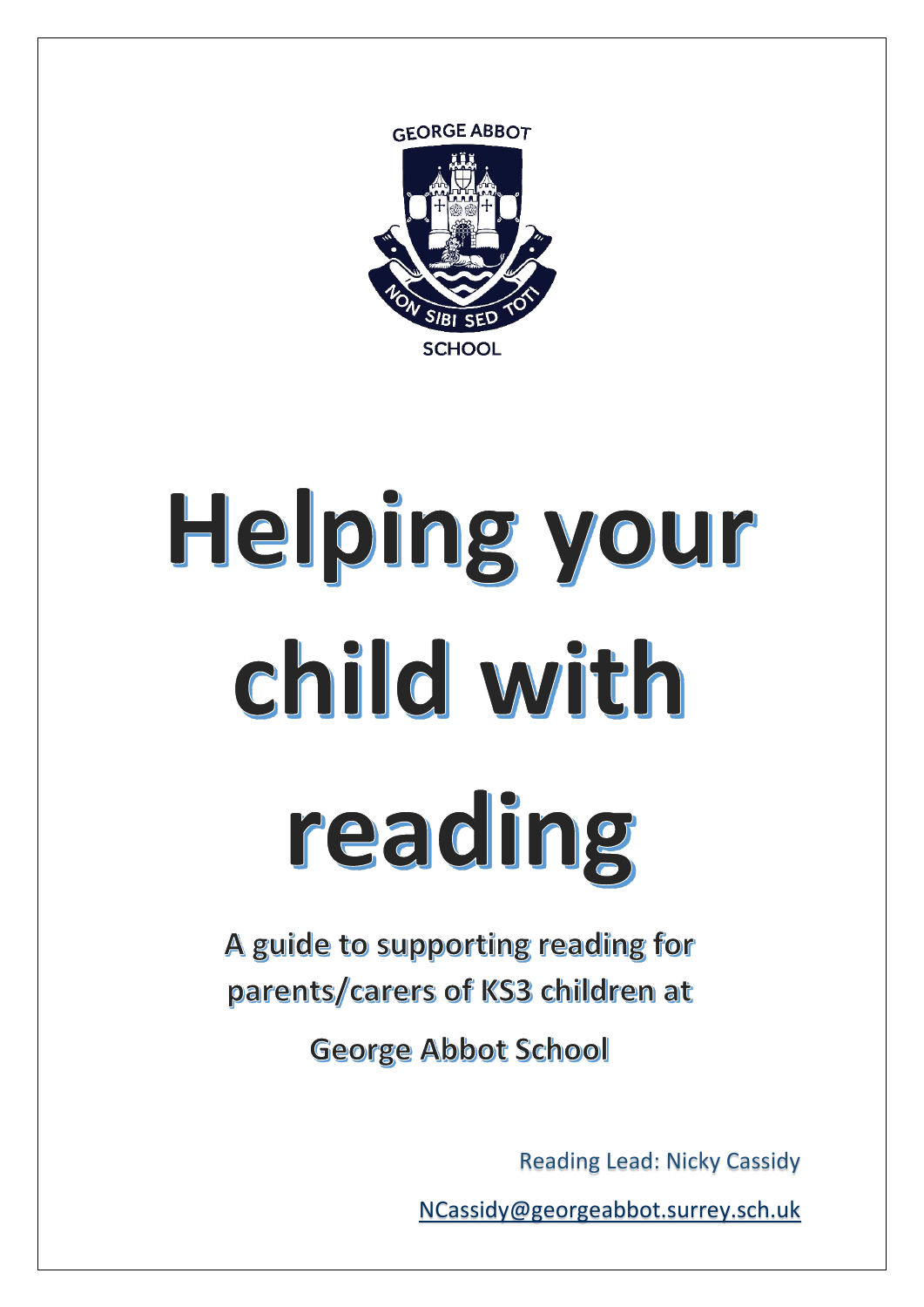## About this booklet

Starting secondary school is an exciting time. Your child is becoming more independent and taking more responsibility with their learning. However, as a parent, you may be worried about how they are handling the new demands and wondering what you can do to help.

One of the best things you can do in KS3 is to encourage your child to read for pleasure. Reading habits that were established in primary school should not be stopped once they start Year 7. Research shows that children who enjoy reading do significantly better at school and parents play an important role in helping to develop a love of reading.

The study also found that parents who talk to their children about books, TV programmes and films help to keep their children interested in reading. Having books, newspapers and magazines around at home also made a difference to how interested children were in reading.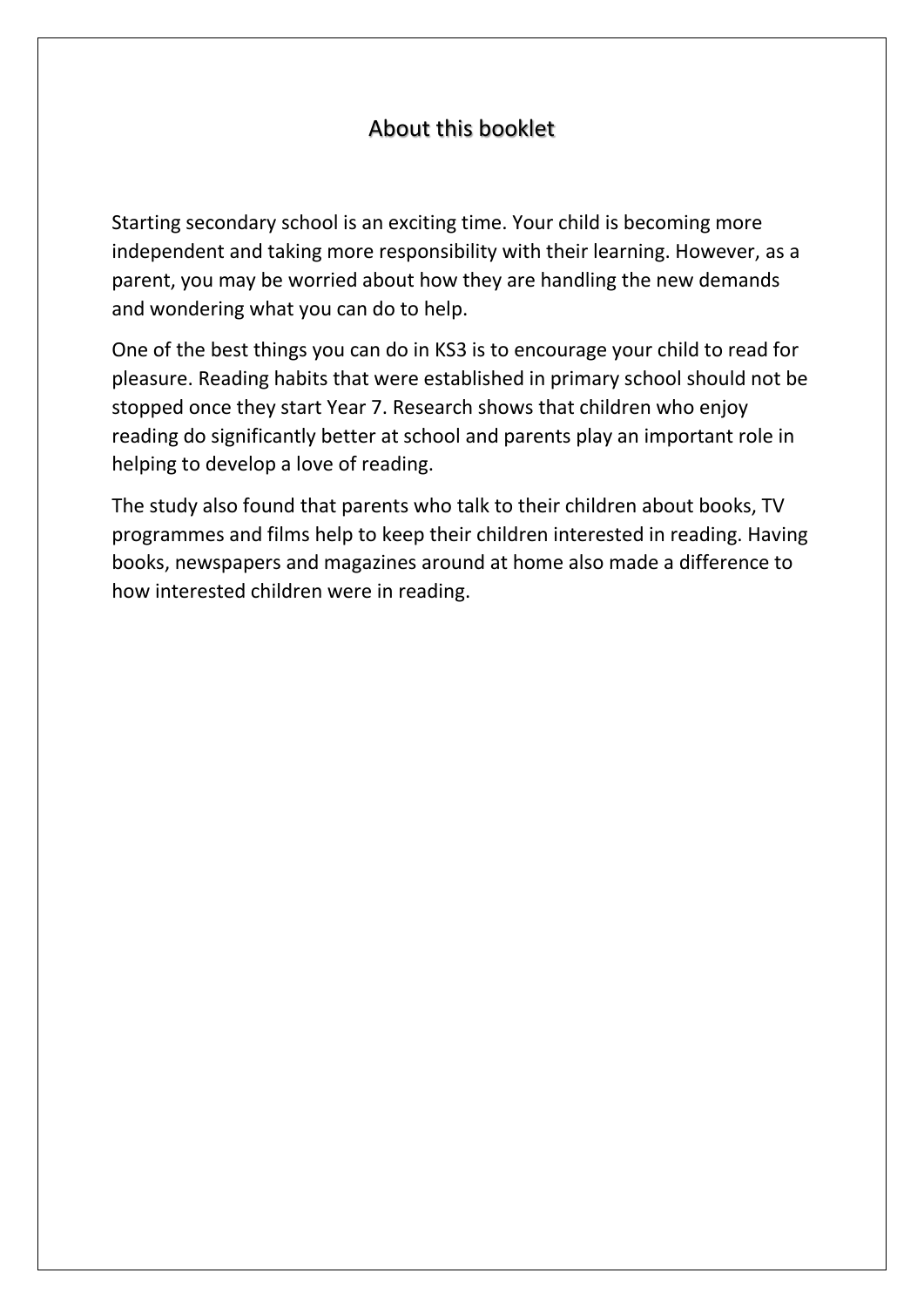**Quick ideas for getting books back in their hands…**

- **- Let them choose what they want to read, rather than choosing what you think they should read**
- **- Encourage your child to read magazines, comics, blogs and websites as well as books; buy them a subscription to their favourite**
- **- Talk to your child about books you have read that you haven't enjoyed, as well as ones you've loved**
- **- Make time to read together if you can – 10 minutes a few times a week will make a big difference**
- **- Talk about what they are watching on TV/film and see if there are any book tie-ins**
- **- Join the local library and let them choose some audio books; listen to the audio books in the car**
- **- Buy books, book vouchers or a magazine as presents/rewards**
- **- Find out what they are studying in their different subjects and look through websites, magazines or non-fiction books relating to their topics**
- **- Read yourself – set time aside at the weekend for everyone to down tools and read for 20 minutes.**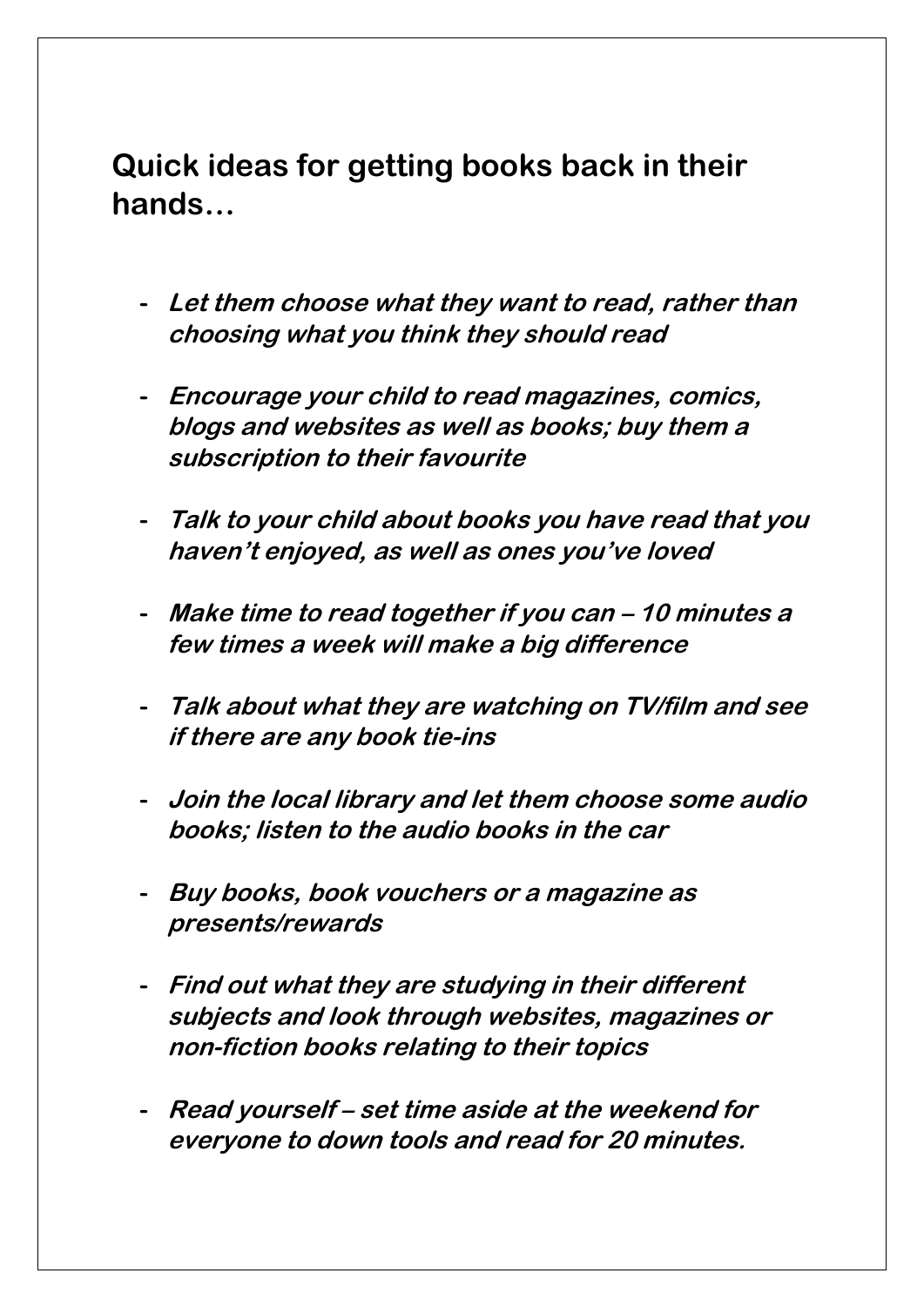## **Helpful questions to ask about what they are reading:**

- **- Do you like the main character?**
- **- How do you think it is going to end?**
- **- What impression do you get of character x or y?**
- **- Do you think they are likeable? Trustworthy? Suspicious? Etc.**
- **- Which words of phrases make you think that?**
- **- Does this book remind you of anything you've already read?**
- **- If you were that character, what would you have done differently in that situation?**
- **- Where is the book set? What does it look like in your head? Would you like to visit?**
- **- Why do you think the author wrote this book?**
- **- Would you have ended the book differently? Did it end the way you thought it would?**
- **- Did the problem of the book's plot get solved?**
- **- If you could change one thing in the book, what would it be?**